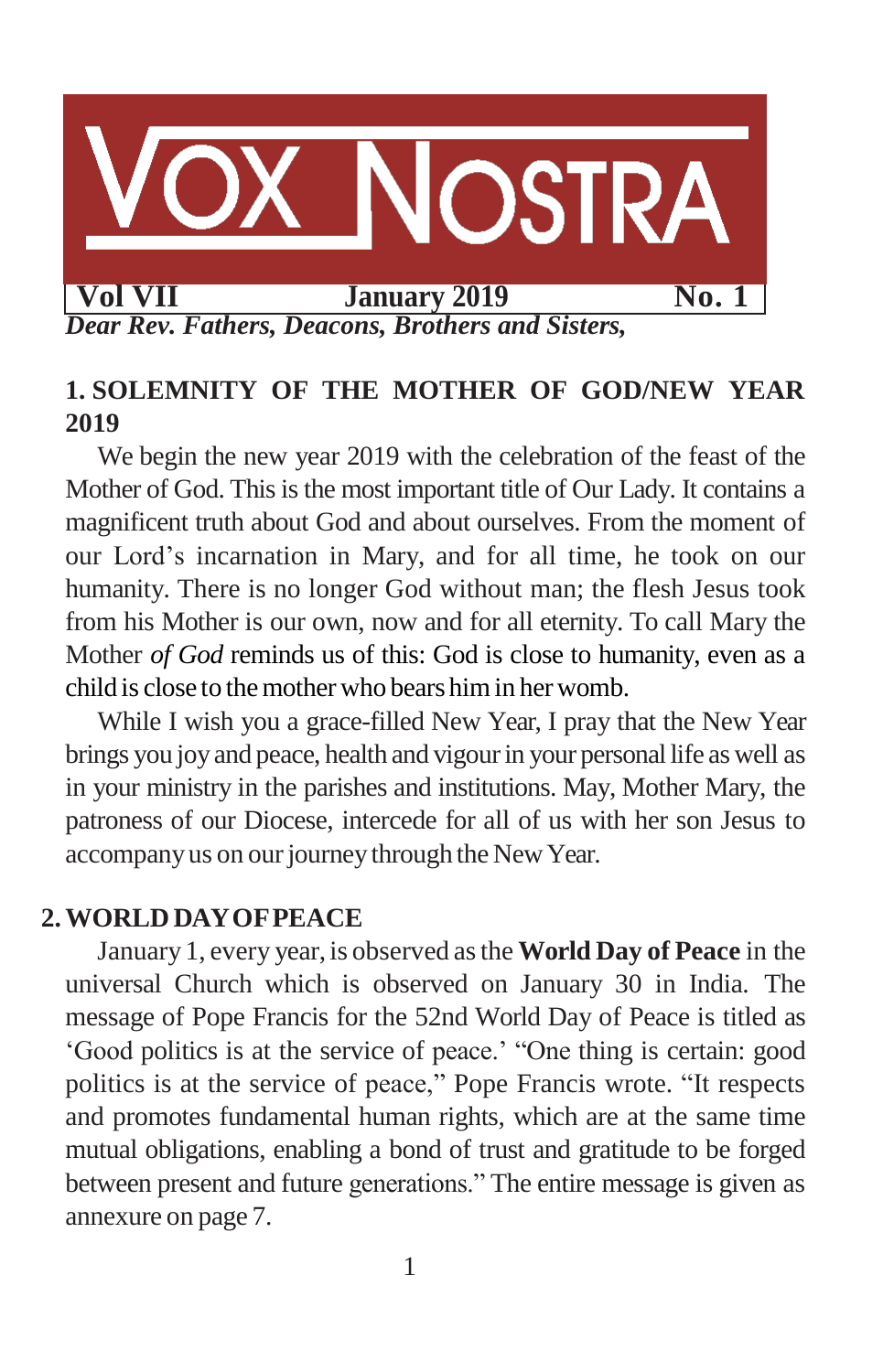### **3.YEAROFYOUTH2019**

You are already informed that the year 2019 is dedicated to the Youth in our Diocese. The theme is envisioned as '**Accompaniment of the Church in the life journey of young people'.**The year of youth aims at authentic and personal engagement by pastors in the challenges and success in young people's lives and also acknowledging the HolySpirit at work in the lives of young people, and young people acting upon the Holy Spirit in the life of our local Church. The Youth Commission of our Diocese has been entrusted with the responsibility of organizing theYear of Youth and it will communicate to you the plans and activities to be carried out at the parish and deanery levels during the year. Let us cooperate with the Youth Commission and extend our full support to it. I request all Parish Priests to inaugurate the 'Year of Youth' on 31st December 2018 after the evening/midnight mass.

### **4.UNITYOCTAVE**

Jesus prayed for unity: "I do not pray for these only, but also for those who believe in me through their word that they may all be one; even as you, Father, are inme, and Iin you, that they also may be in us, so that the world may believe that you have sent me" (Jn 17:20-23). This year the prayer for Christian Unity will be held from 18 to 25 January with theme: **Justice, and only justice, you shall pursue**  *(Deuteronomy 16:18-20)*. The reflections for the eight days and the worship service are focused on this theme. Besides praying for Christian Unity, wherever possible, I request that common prayer services may be held along with the groups of the other Christian denominations so that it gives Christians an annual opportunity to continue their quest for their unity in Christ. You may contact the diocesan Director of the Commission for Ecumenism for the source material for organizing this Octave. The material is available in English at <http://www.vatican.va/> roman\_curia/pontifical\_councils/chrstuni/weeks-prayer-doc/ rc\_pc\_chrstuni\_doc\_20180621\_week-prayer-2019\_en.html

#### **5. ECUMENISM SUNDAY**

20 January 2019, Sunday during theChristian Unity Octave, is the Ecumenism Sunday for the Church in India. While the CCBI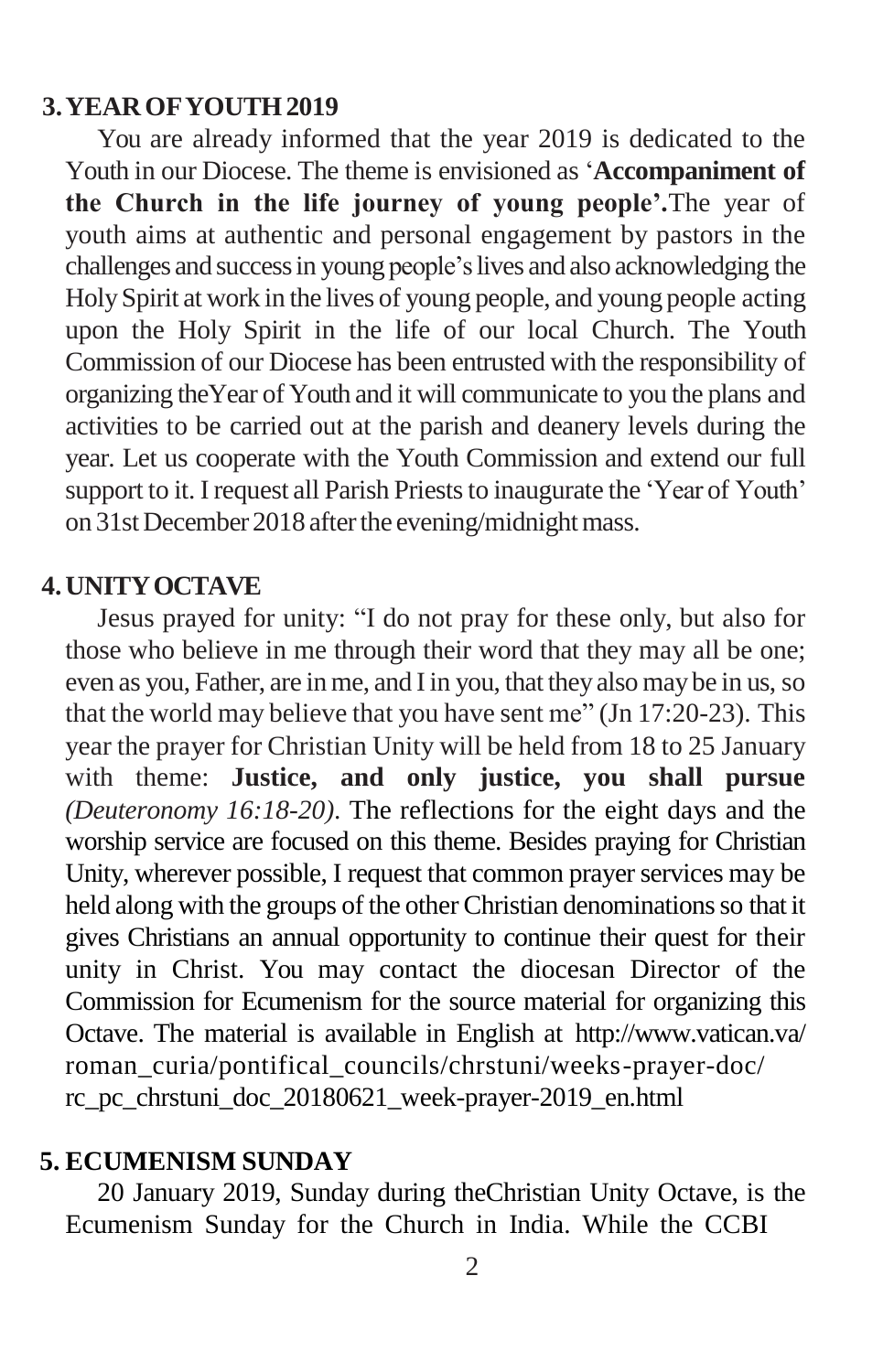Commission for Ecumenism has provided material for the liturgy to facilitate the active participation of the faithful in the parishes and religious communities, this is an appeal to all of you not only to keep up with Ecumenism Sunday but also celebrate it in a befitting manner so that the mission of Jesus Christ may be realized in and through our incessant prayers forunity.

**6.ANNUAL FEAST OF ST LAWRENCE SHRINEBASILICA**  Preparations are in full swing to celebrate the annual Feast of St Lawrence Basilica at Attur from 27 to 31 January 2019 with the traditional solemnity and devotion with the theme: **Be holy, because I am holy (1 Pet 1:16)**. While the Parish Church will celebrate Confraternity Sunday on 27 January, the festive celebrations will commence on the same day. Since the Shrine has been raised to the status of the Basilica, we see a steady rise in the number of pilgrims flocking to the Shrine for reconciliation, peace, prayers, favours and blessings. What is heartening to note is the desire of the Catholic faithful to approach the Sacrament of Reconciliation with great faith and a sense of repentance, which is unique at Attur. Even though nearly 300 priests opt to hear confessions during the days of the Shrine festivities, their availability during the nights of Tuesday and Wednesday, the peak hours of the pilgrims, falls drastically short. Now that we begin the festive celebrations from 27 January itself, even for 27 January, Sunday night onwards, we need to provide sufficient number of priests for confessional facility. Hence, I appeal to all our priests to make themselves available for confessions, especially during the peak hours, when the presence of people is large and the need of confessors is more. We ought to provide the best spiritual care and facility to them as Priest-Confessors.

While I extend to all of you, dear Fathers, your dear parishioners, Religious Men and Women, and members of your Communities a cordial invitation to the Attur Feast, I request you Rev. Fathers, Diocesan and Religious, to make it a point to make yourself available to hear confessions. Please cooperate wholeheartedly and generously. Happy Feast of St Lawrence to all of you!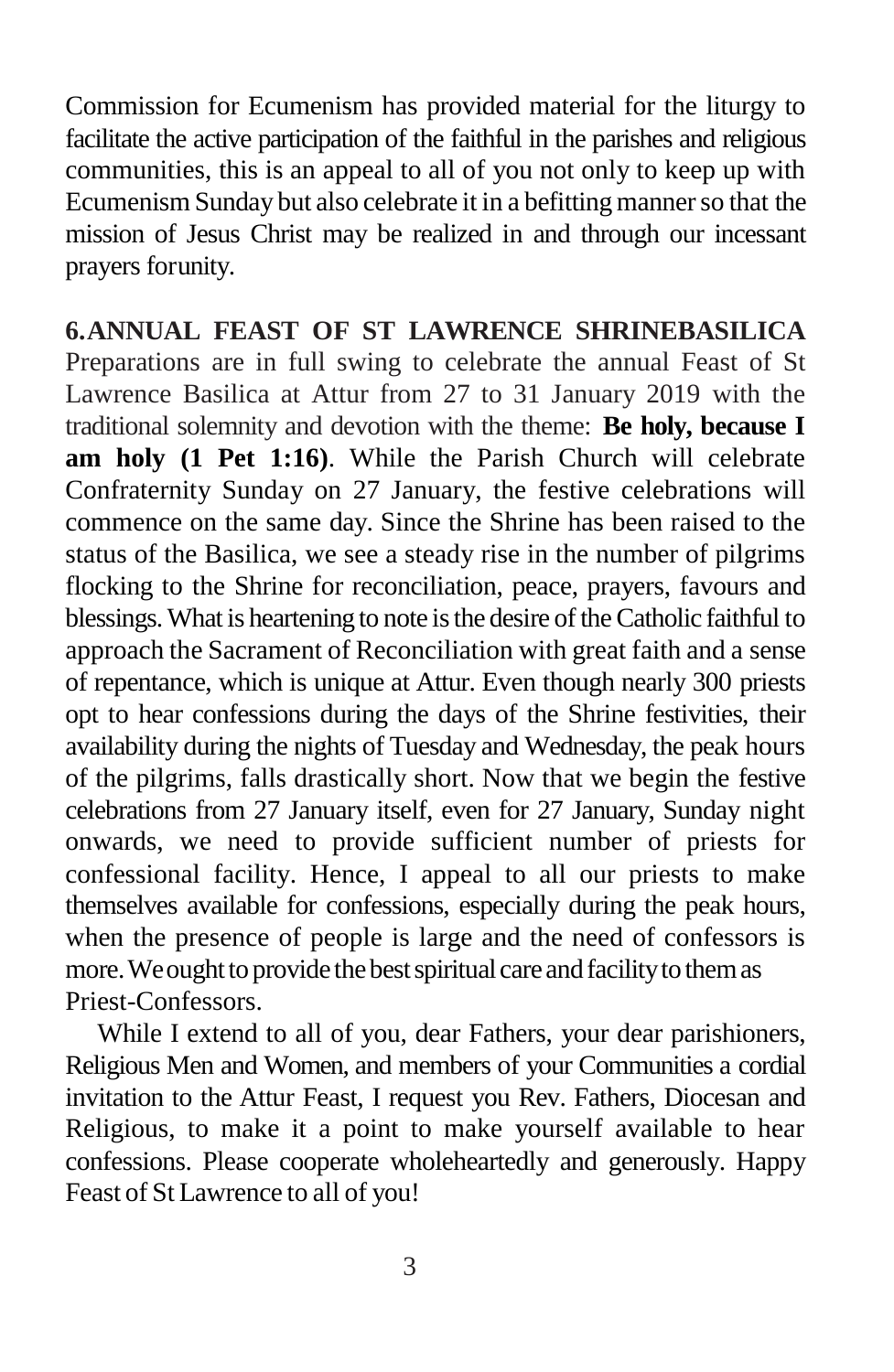## **7. CCBI MEETING**

The 31st Plenary Assemby of the Catholic Bishops' Conference of India(CCBI) will be held from 7 -15 January 2019 at Chingleput, Tamilnadu. The Conference will deliberate on the theme of Evangelization. Let us keep all the participantsin our prayers and pray for fruitful deliberation so that the Church in India may benefit significantly in her apostolate.

# **8. BLESSINGOFCOMMUNITYHALLATMOODUBELLE**

The newly built Community Hall at Moodubelle was blessed by me on 2 December 2018. The construction of this unique hall with AC facilities was completed within a short span of time owing to the tireless and dedicated leadership of parish priest, Rev. Fr Clement Mascarenhas with the whole-hearted cooperation of the Parish Finance and Pastoral Councils, and supportive and generous parishioners. I offer my congratulations to Rev. Fr Clement Mascarenhas for his able leadership in constructing this state-of-the-art hall for the use of our community.

# **9. BLESSINGOFCOMMUNITYHALLATBYNDOOR**

The newly built Community Hall at Byndoor was blessed by me on 9 December 2018. The construction of this much-needed hall in the locality was completed within a short span of time due to the dedicated leadership of parish priest, Rev. Fr Ronald Miranda with the wholehearted cooperation of the Parish Finance and Pastoral Councils, and supportive parishioners. I appreciate the efforts of Rev. Fr Ronald Miranda and offer my congratulations to him for his efficient leadership during the constrcution of this hall.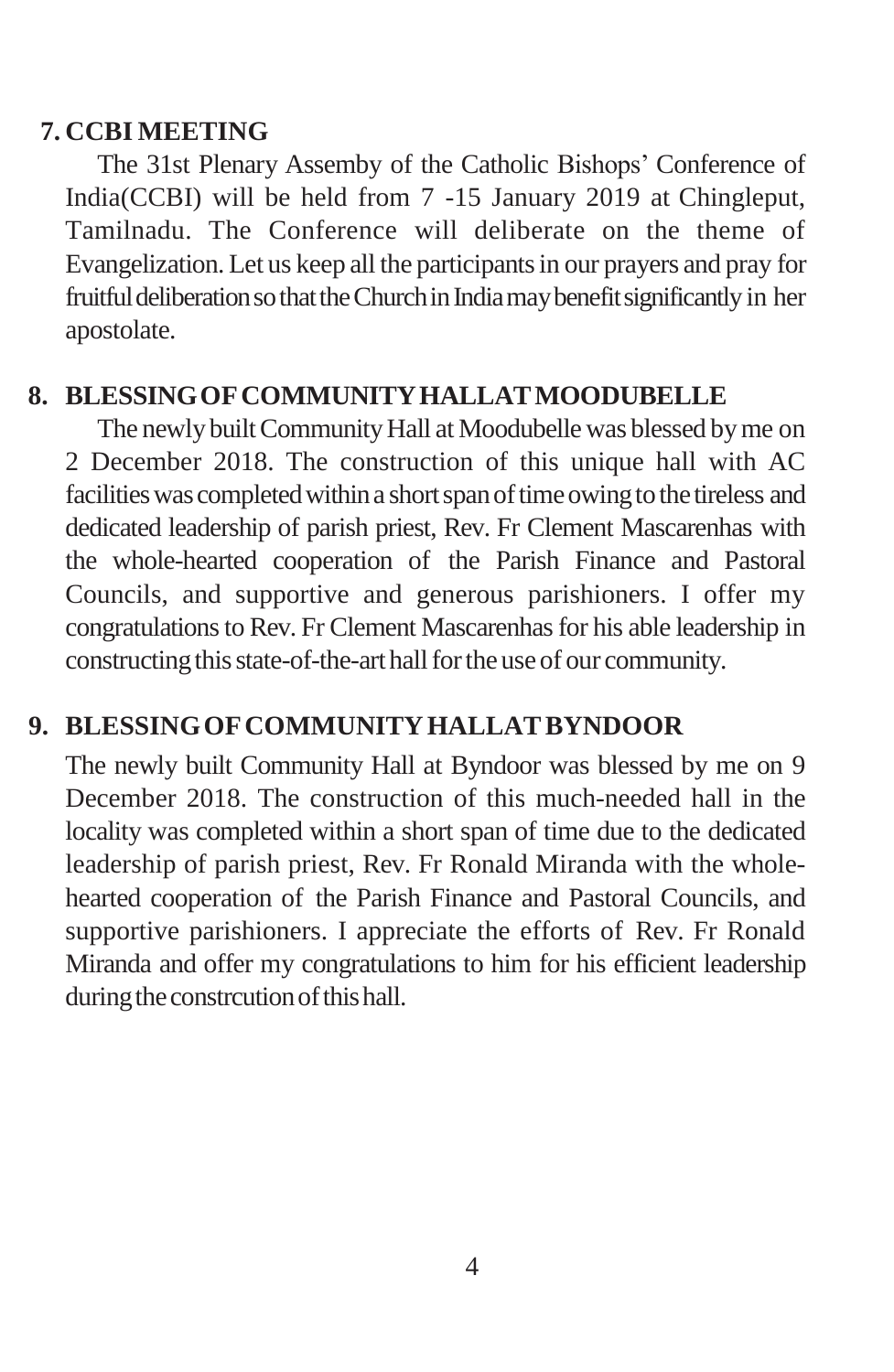### **10. DEDICATION OFRENOVATEDCHURCHATNAKRE**

The renovated Immaculate Conception Church at Nakre was blessed and dedicated by me on 15 December 2018 in the presence of a large number of priests and faithful. The renovation and construction of this beautiful Church was completed in a short time, thanks to the untiring efforts of the Parish Priest, Rev. Fr Vincent Crasta and the wholehearted cooperation and collaboration by the Parish Finance and Pastoral Councils, supportive parishioners, generous benefactors and the people of good will who contributed their mite towards the building of the church. I hereby express my sincere thanks and offer my congratulations to Rev. Fr Vincent Crasta and the parishioners for working hard, with commitment, in order to realize their dream.

**11.BLESSING OF THE NEW PRESBYTERYAT PADUKONE** The newly built presbytery at St Antony Church, Padukone was inaugurated and blessed by me on 18 December 2018. The construction of the Presbytery was completed in a short time due to the untiring efforts of the Parish Priest, Rev. Fr Fred Masacarenhas with the cooperation of the Parish Pastoral and Financial Councils, generous financial contribution by the parishioners and people of good will. I congratulate Rev. Fr Fred Mascarenhas for his able pastoral service in the parish and for completing the construction of the much-needed presbytery in Padukone.

Yours Sincerely in Christ

Gerald I. Lobo